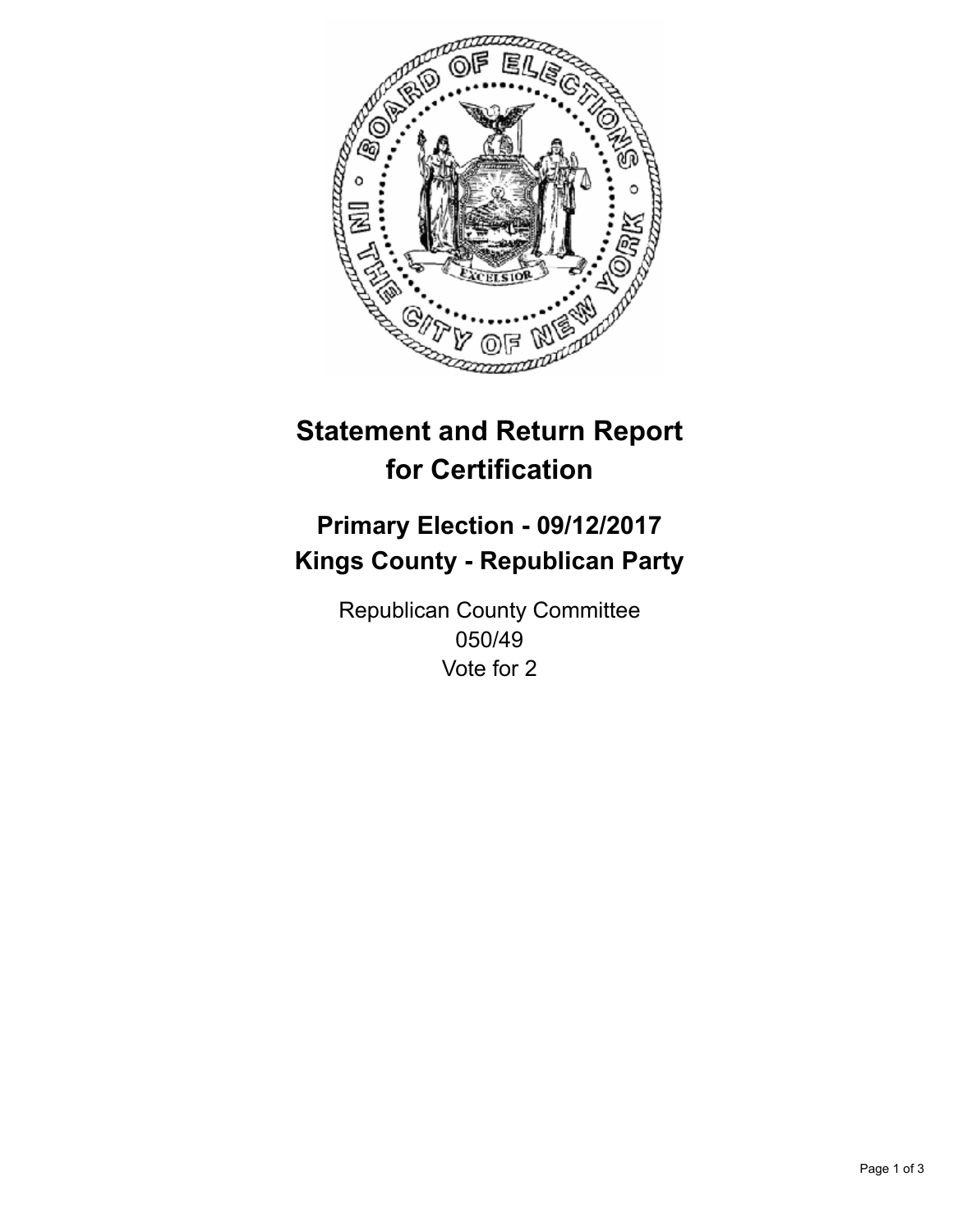

## **Assembly District 49**

| <b>PUBLIC COUNTER</b>                                    | 23 |
|----------------------------------------------------------|----|
| <b>MANUALLY COUNTED EMERGENCY</b>                        | 0  |
| ABSENTEE / MILITARY                                      | 4  |
| AFFIDAVIT                                                | 0  |
| <b>Total Ballots</b>                                     | 27 |
| Less - Inapplicable Federal/Special Presidential Ballots | 0  |
| <b>Total Applicable Ballots</b>                          | 27 |
| <b>CAROLINE MARMO</b>                                    | 15 |
| <b>GLORIA RICHARD</b>                                    | 7  |
| RAYMOND LEESHA                                           | 5  |
| <b>PAULINE MESSINA</b>                                   | 8  |
| <b>Total Votes</b>                                       | 35 |
| Unrecorded                                               | 19 |